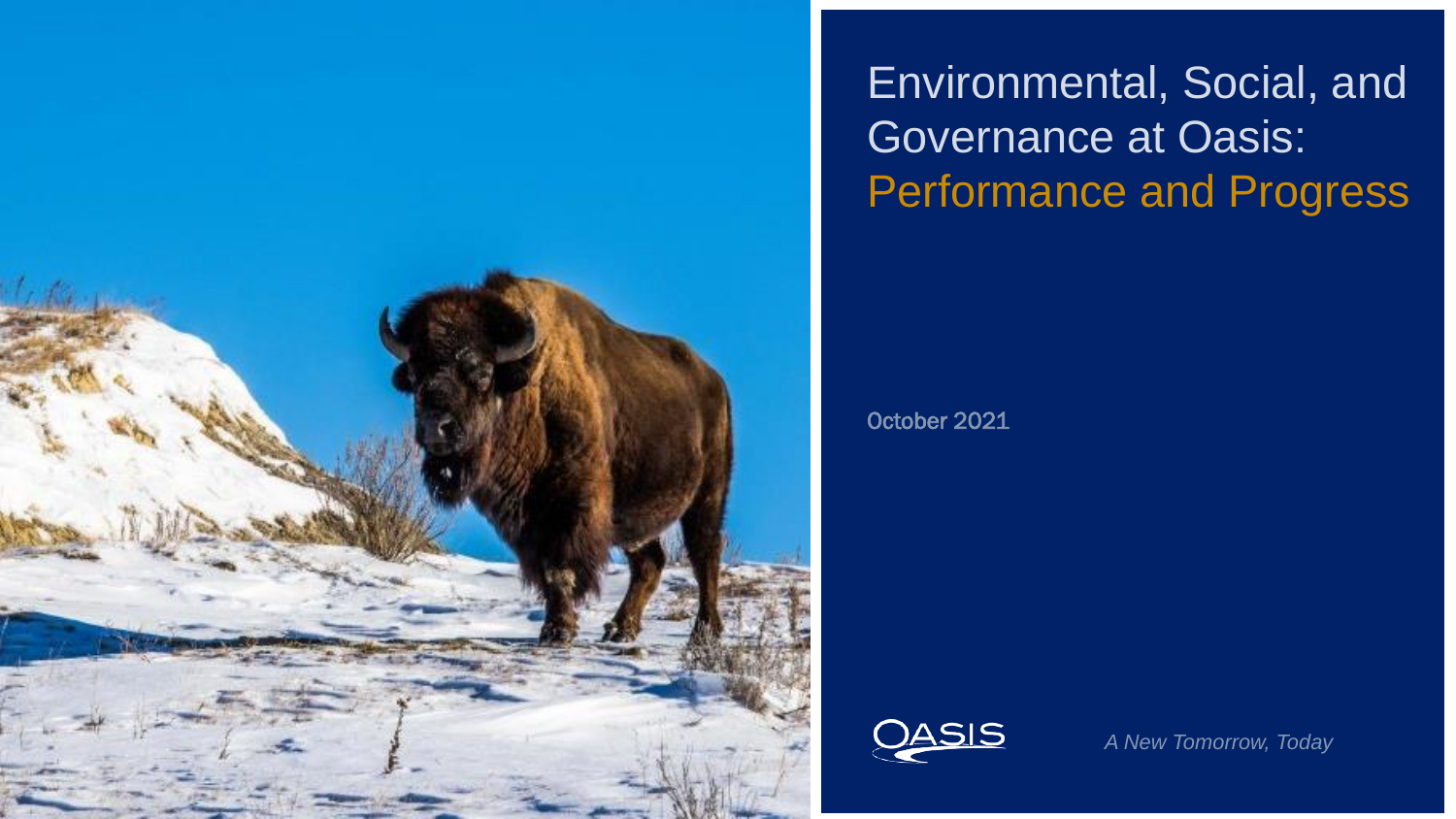# Forward-Looking / Cautionary Statements

This presentation, including the oral statements made in connection herewith, contains forward-looking statements within the meaning of Section 27A of the Securities Act of 1933, as amended, and Section 21E of the Securiti 1934, as amended. All statements, other than statements of historical facts, included in this presentation that address activities, events or developments that the Company expects, believes or anticipates will or may occur looking statements. Without limiting the generality of the foregoing, forward-looking statements contained in this presentation specifically include the expectations surrounding the closing of the Williston Basin acquisiti transaction as well as plans, strategies, objectives and anticipated financial and operating results of the Company, including the Company's derivatives activities, levels of indebtedness and anticipated financial and oper Company and other guidance included in this presentation. When used in this presentation, the words "could," "should," "will," "believe," "anticipate," "intend," "estimate," "expect," "project," the negative of such terms are intended to identify forward- looking statements, although not all forward-looking statements contain such identifying words. These statements are based on certain assumptions made by the Company based on management's perception of historical trends, current conditions, anticipated future developments and other factors believed to be appropriate. Such statements are subject to a number of assumptions, risks and uncertainties, many of wh control of the Company, which may cause actual results to differ materially from those implied or expressed by the forward-looking statements. When considering forward-looking statements, you should keep in mind the risk f cautionary statements described under the headings "Risk Factors" and "Cautionary Note Regarding Forward-Looking Statements" included in the Company's filings with the Securities and Exchange Commission. These include, but to, closing of the Williston Basin acquisition and related transactions, changes in crude oil and natural gas prices, weather and environmental conditions, the timing of planned capital expenditures, availability of acquis estimating proved reserves and forecasting production results, operational factors affecting the commencement or maintenance of producing wells, the condition of the capital markets generally, as well as the Company's abil proximity to, and capacity of transportation facilities, and uncertainties regarding environmental regulations or litigation and other legal or regulatory developments affecting the Company's business and other important f actual results to differ materially from those projected as described in the Company's reports filed with the SEC. Should one or more of these risks or uncertainties occur, or should underlying assumptions prove incorrect, results and plans could differ materially from those expressed in any forward-looking statements. We may not consummate the Williston Basin acquisition, and there can be no assurance that the transaction will be consummate time frame or at all. Any forward-looking statement speaks only as of the date on which such statement is made and the Company undertakes no obligation to correct or update any forward-looking statement. whether as a resul future events or otherwise, except as required by applicable law.

Oasis' 2020 Sustainability Report was prepared in accordance with the Sustainability Accounting Standards Board (SASB) and the American Exploration and Production Council (AXPC) ESG Metrics Framework. Many of the standards used in preparing this report continue to evolve and are based on management assumptions believed to be reasonable at the time of preparation. Such assumptions, however, should not be considered guarantees. All estimates a information available at the time of publication and are subject to change as we continuously seek to improve our data management practices, data sources, and calculation methodologies.

Unless otherwise noted, the information and data in this presentation cover Oasis Petroleum's upstream E&P operations for the calendar year that ended on December 31, 2020, and data comparisons are based on 2019 to 2020 ch

![](_page_1_Picture_4.jpeg)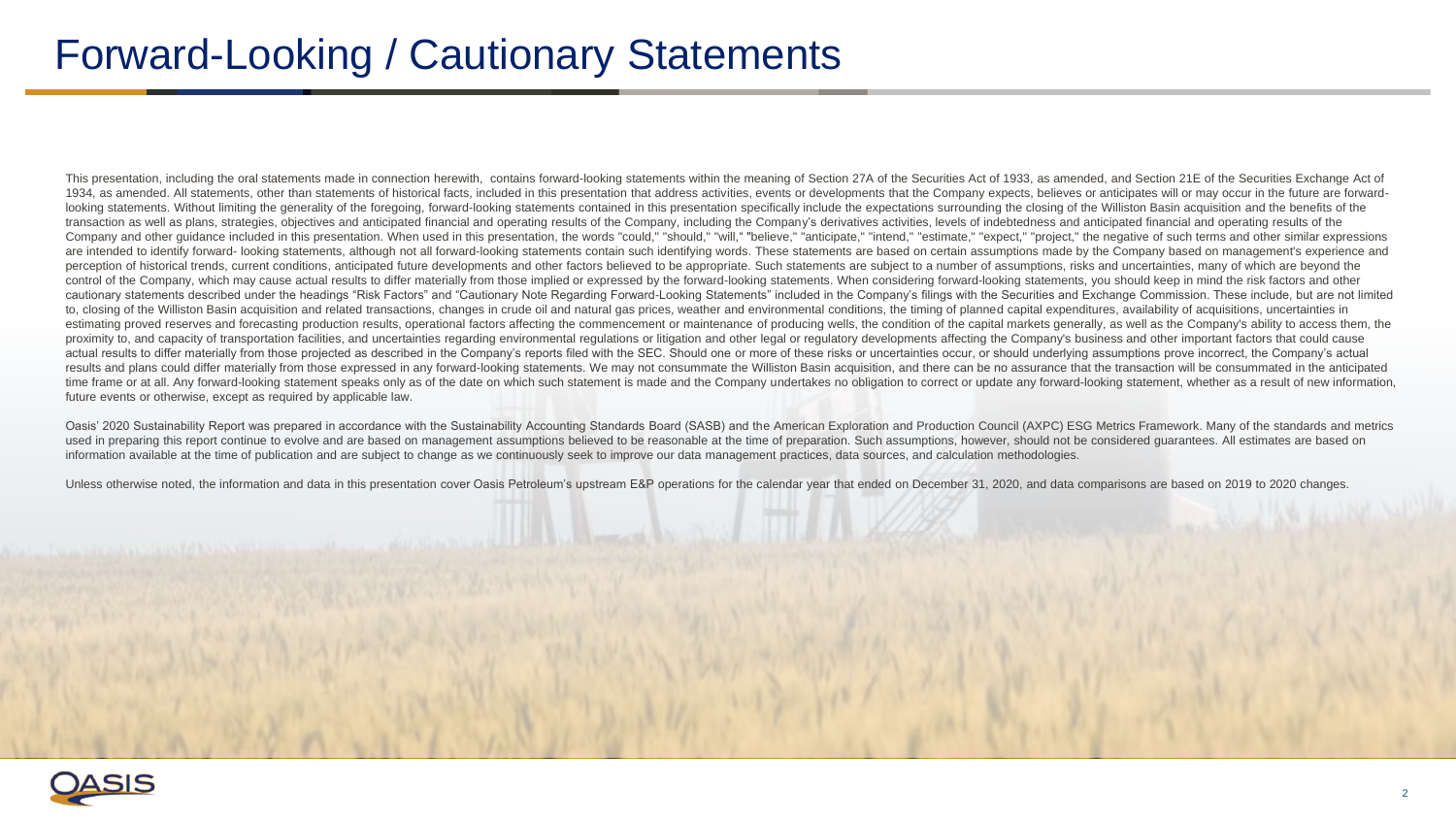## OASIS' APPROACH TO ENVIRONMENTAL, SOCIAL, GOVERNANCE Improving lives by safely and responsibly providing affordable, reliable, and abundant energy

**"Oasis is dedicated to meeting critical energy needs by producing a cleaner, low-cost barrel for the benefit of our stakeholders."**

**Daniel E. Brown** Chief Executive Officer

**Douglas E. Brooks** Board Chair

Published inaugural Sustainability Report in 2021(1)

### **ESG Integration**

- Aligns daily operations and our values
- Integral to enhancing shareholder value
- Increases transparency through performance disclosure
- Develops company strategies conscious of stakeholder interests

### **ESG Oversight**

- Nominating, Environmental, Social, and Governance committee created to oversee ESG activities and initiatives
- Senior management identifies key focus areas
- NESG Committee monitors progress of key objectives
- **Executive compensation tied** to shareholder returns
- Overall ESG initiatives are fully endorsed by the Board

<sup>(1)</sup>[2020 Sustainability Report](https://www.oasispetroleum.com/wp-content/uploads/2021/08/oasis_2020_sr_final_sp.pdf)

se noted, the information and data in this presentation cover Oasis Petroleum's upstream E&P operations for the calendar vear that ended on December 31, 2020, and data comparisons are based on 2019 to 2020 changes

![](_page_2_Picture_18.jpeg)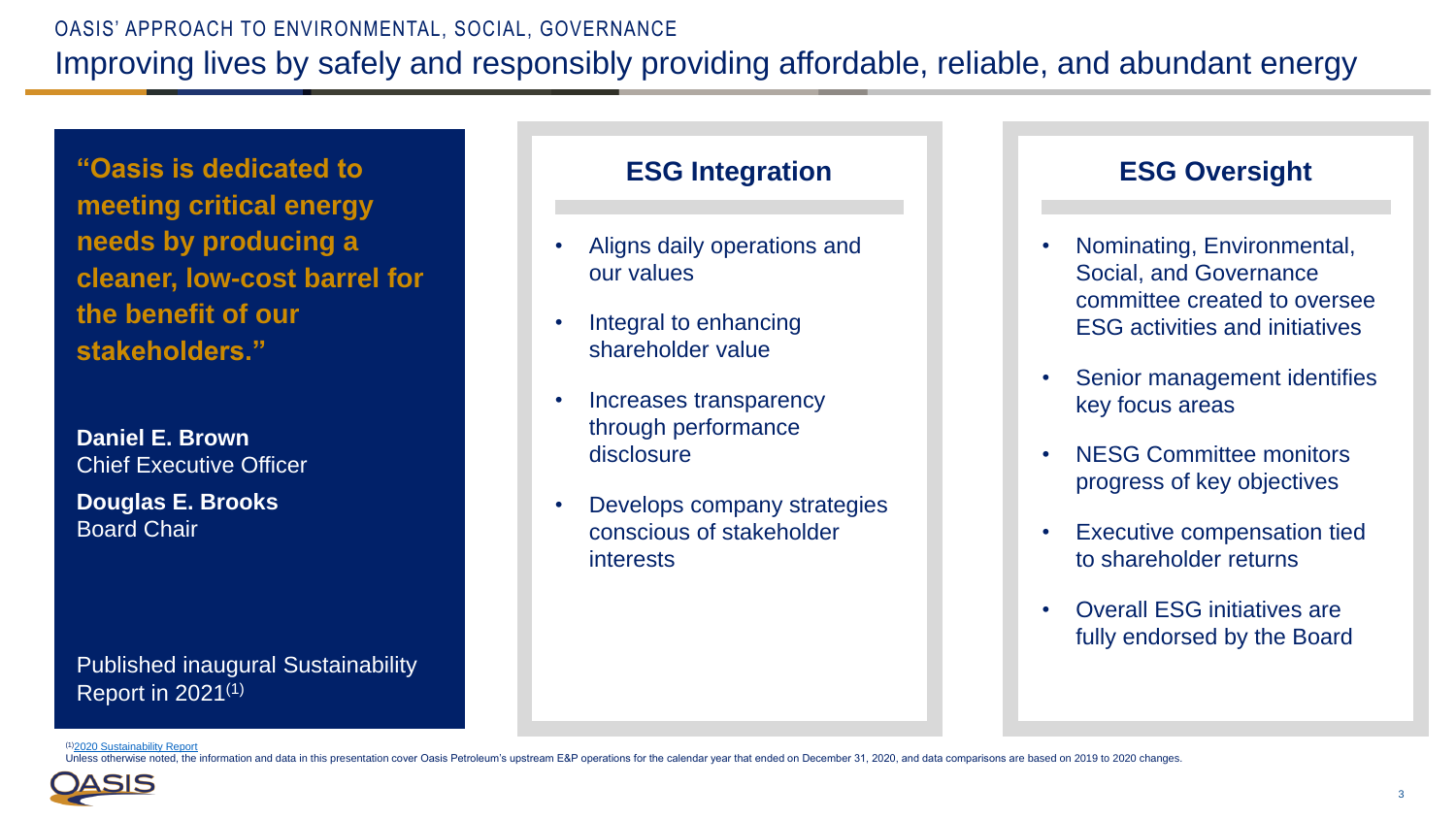## OASIS' APPROACH TO ENVIRONMENTAL, SOCIAL, GOVERNANCE Key Tenets of Oasis' ESG Philosophy

![](_page_3_Figure_1.jpeg)

![](_page_3_Picture_2.jpeg)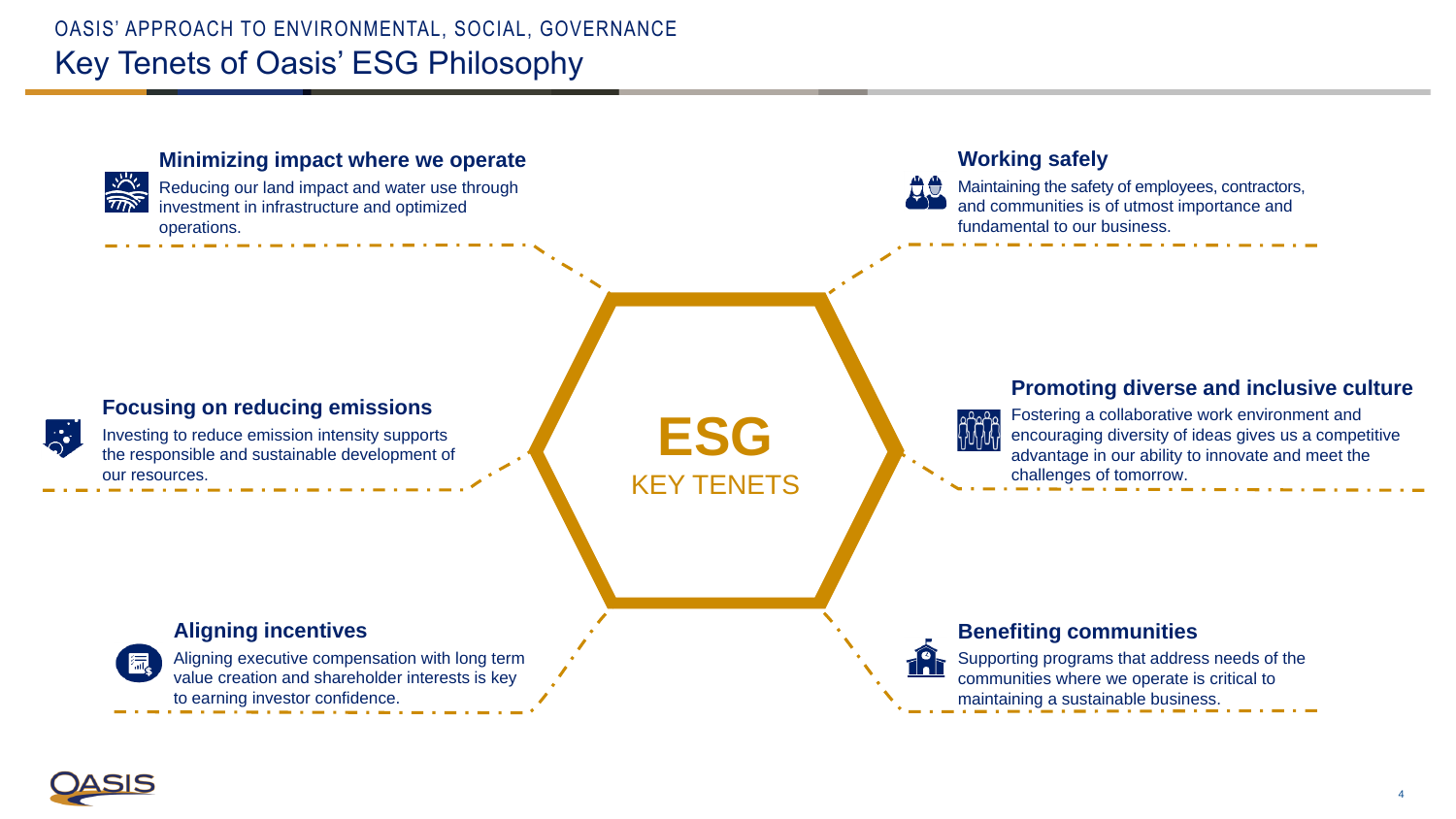## ENVIRONMENTAL IMPACTS & IMPROVEMENTS (AIR) Focusing on reducing emissions

2019 2020 Total GHG Emissions (thousand metric tons CO2e) Total GHG Emissions Intensity (metric tons CO2e/MBOE) **GHG Emissions Intensity 1,511 537 26.5 13.1**

2019 2020 Methane Emissions (thousand metric tons CO2e) Methane Emissions Intensity (metric tons CO2e/MBOE) **Intensity 123 44 2.2**

**Reduced 2020 GHG** 

Reduced 2020 GHG **51% Reduced 2020 Methane**<br> **Example 1996 Led industry peers in**<br> **Example 1996 Led industry peers in**<br> **Example 1998 COP COP Example 1999 COP COP Example 1999 COP COP COP COP COP** Reduced 2020 Methane **50%** Leg moustry peers in **96%** 

**Methane Emissions** 

![](_page_4_Figure_6.jpeg)

![](_page_4_Picture_7.jpeg)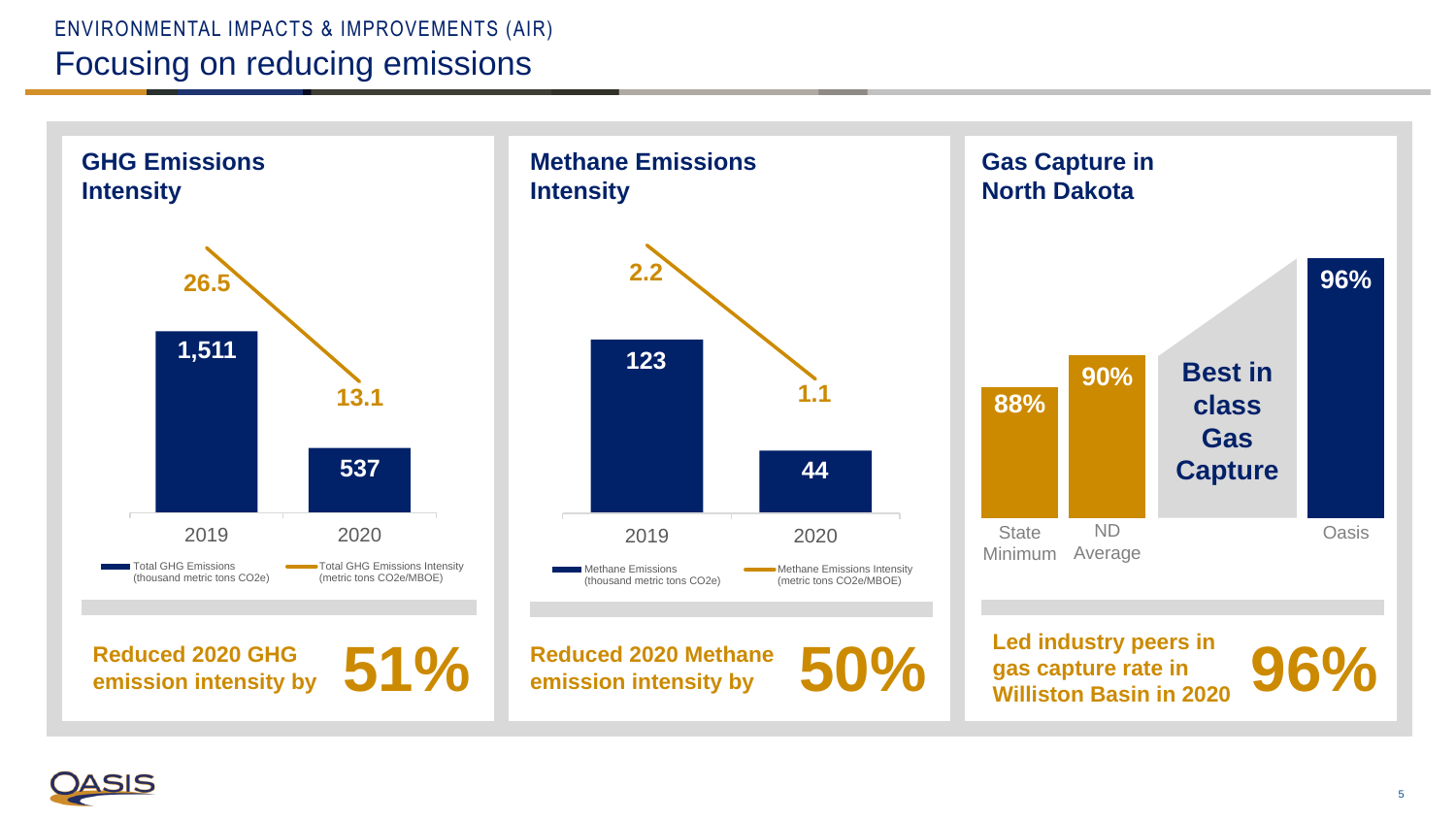## ENVIRONMENTAL IMPACTS & IMPROVEMENTS (LAND AND WATER) Minimizing impact where we operate

![](_page_5_Figure_1.jpeg)

![](_page_5_Picture_2.jpeg)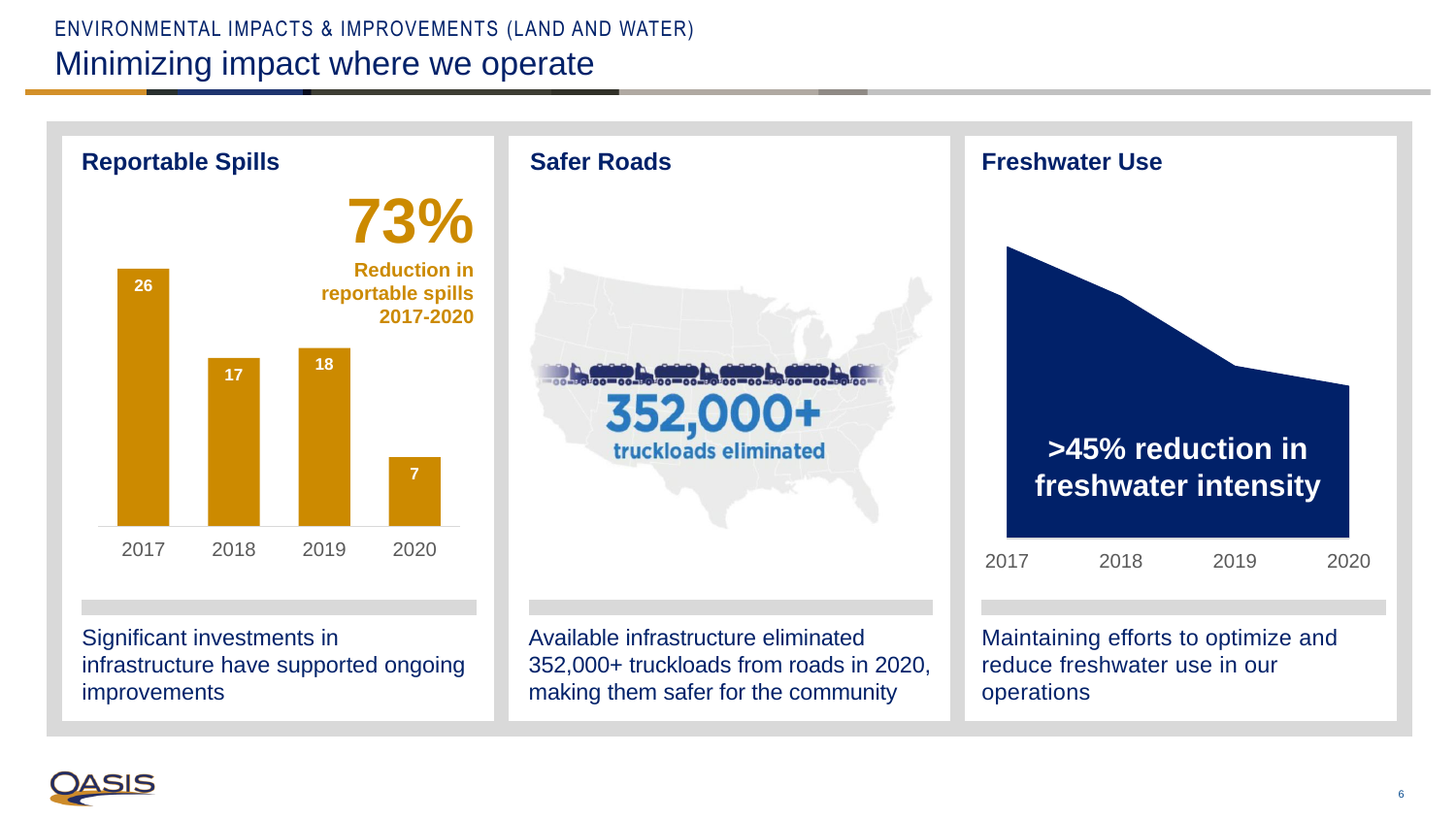## SOCIAL RESPONSIBILITY Working safely and building a diverse and inclusive culture

![](_page_6_Figure_1.jpeg)

- **EHS management system covers 100% of** operated assets
- **Safety performance integrated into** performance-based incentives
- EHS training provided to all employees >1,500 hours of training completed in 2020

#### Safety of employees, contractors, and communities is paramount

**Human Capital**

**Increased proportion of our total female** 

**k** increased proportion  $27\%$  increased proportion of our total female  $\frac{1}{27\%}$  **Increased proportion** of our total minority workforce<sup>(3)</sup> by **of our total minority**  Increased proportion<br>of our total minority<br>workforce<sup>(3)</sup> by

![](_page_6_Figure_11.jpeg)

Empowering a diverse and inclusive workforce gives us a competitive advantage in our ability to innovate and meet the challenges of tomorrow

1) TRIR: Total Recordable Injury Rate; number of Employee+Contractor incidents per 200,000 work hours.

<sup>2)</sup> DART: Days Away, Restricted, or Transferred; number of Employee+Contractor cases per 200,000 work hours.

3) Changes in workforce since 2017.

4) Using EEO category definitions for Professional Workforce.

![](_page_6_Picture_17.jpeg)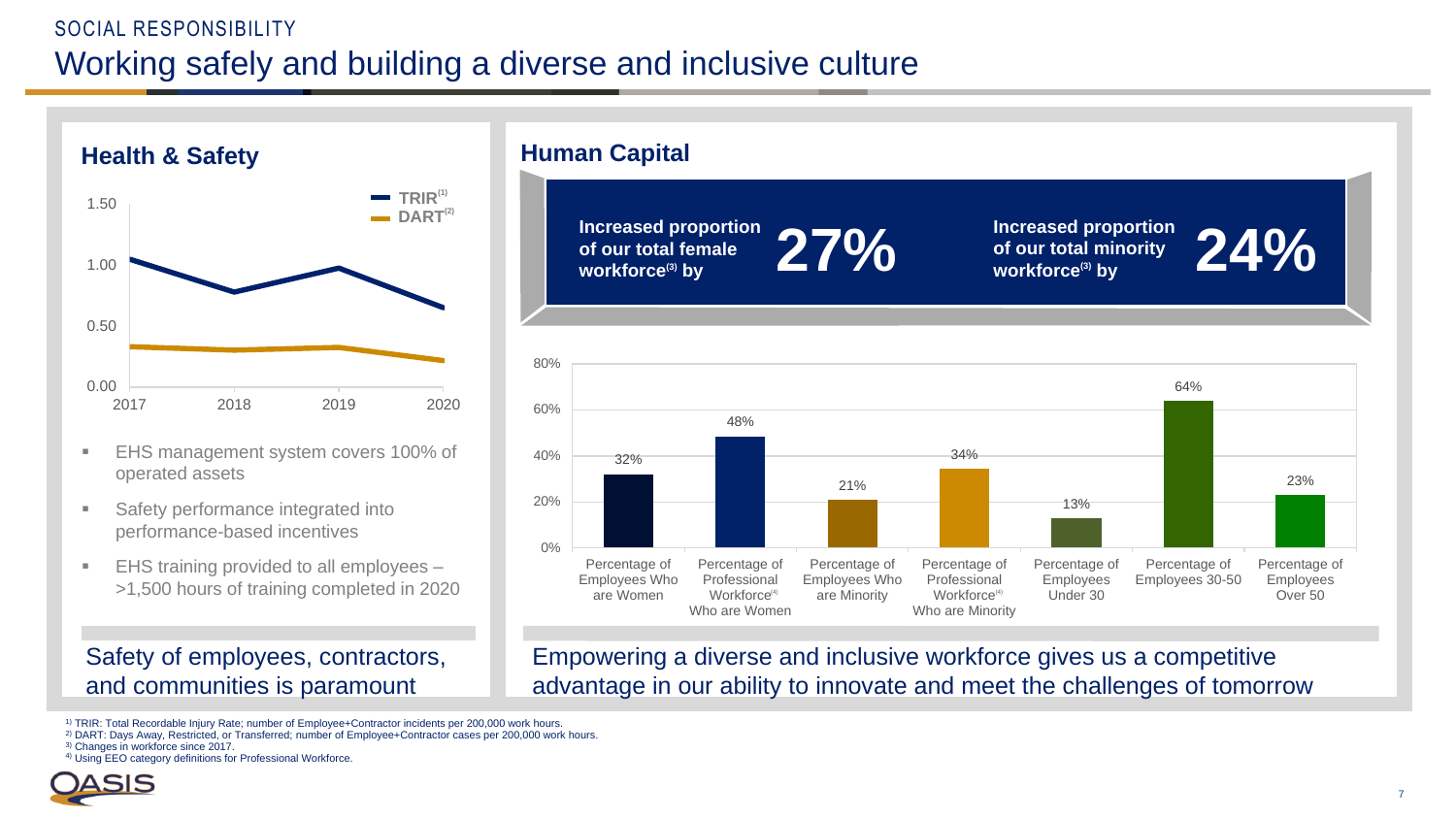## SOCIAL RESPONSIBILITY Benefiting communities in which we live and work

![](_page_7_Figure_1.jpeg)

### **Philanthropy**

- **OneGoal – partnering to help students from lowincome communities earn a college degree.**
- **Gateway to Science – partnering with ND science center focused on igniting a passion in students for science, technology, engineering, and math (STEM).**
	- **Williston State College – Partnership to recruit for entry-level positions in the field.**
	- **The Hay Center – funding and mentorship to foster youth toward successful transition into adulthood**
- **ND Community Foundation – providing support – clothing, food, hotel rooms, and community cleanup efforts – to impacted residents following devastating weather events.**
- **Powers Lake Rural Fire Protection – supporting Fire Protection District to purchase new fire truck.**
- **McKenzie County Healthcare Systems – support of administrative wing in new medical center.**
- **MS-150 – team riders have raised \$250,000 for the National Multiple-Sclerosis Society via annual MS-150 bike ride.**
- **Bike to the Beach – team riders have raised \$116,000 for organizations that support children with autism.**

#### **Volunteerism**

![](_page_7_Picture_13.jpeg)

Tracking volunteer hours helps drive strategic contributions

1) Between 2010 and 2020.

![](_page_7_Picture_16.jpeg)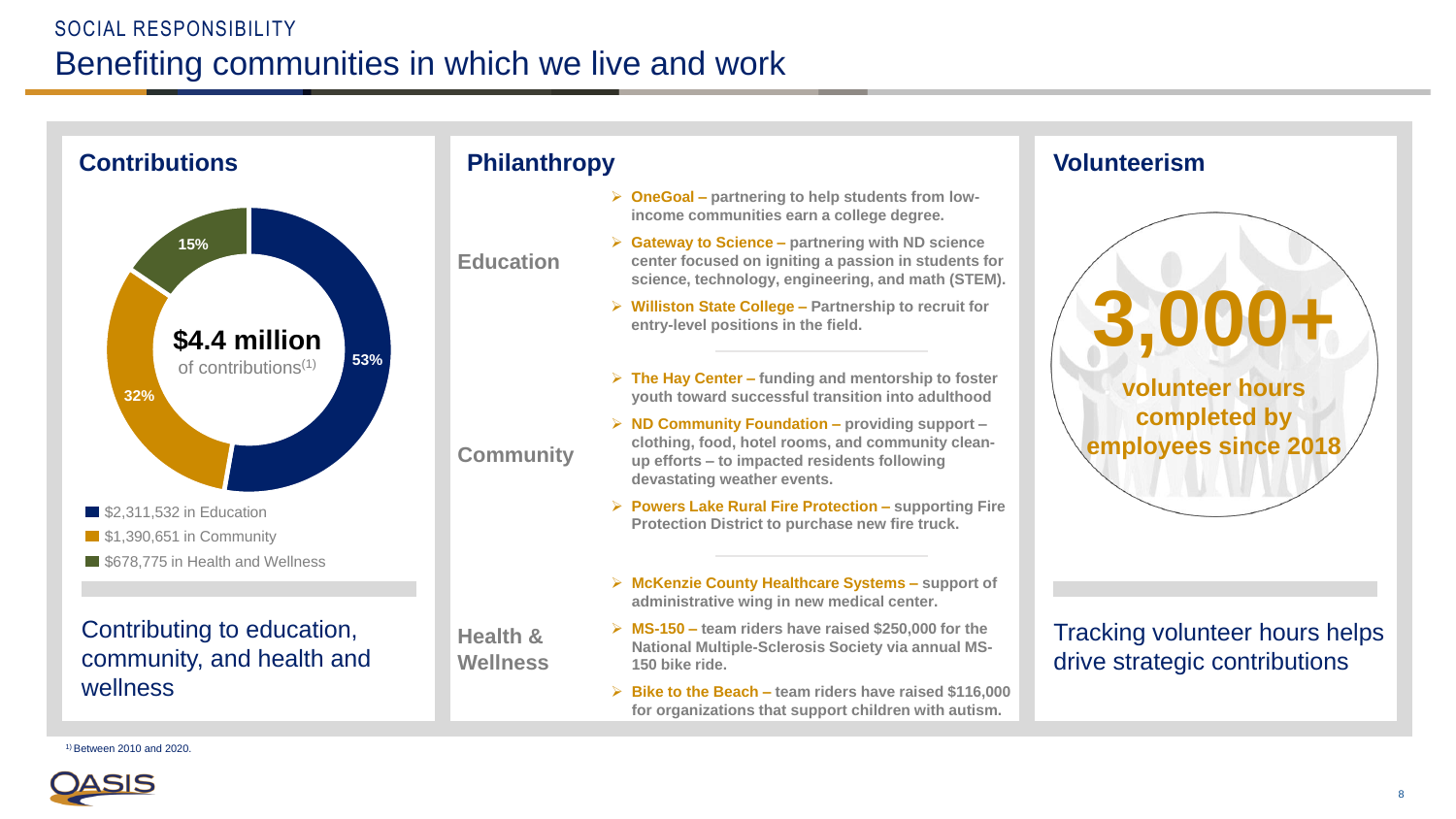## GOVERNANCE Aligning incentives with long-term value creation

![](_page_8_Figure_1.jpeg)

1) Peer companies are those in the comparator group for the Company's 2021 relative TSR PSU awards.

![](_page_8_Picture_3.jpeg)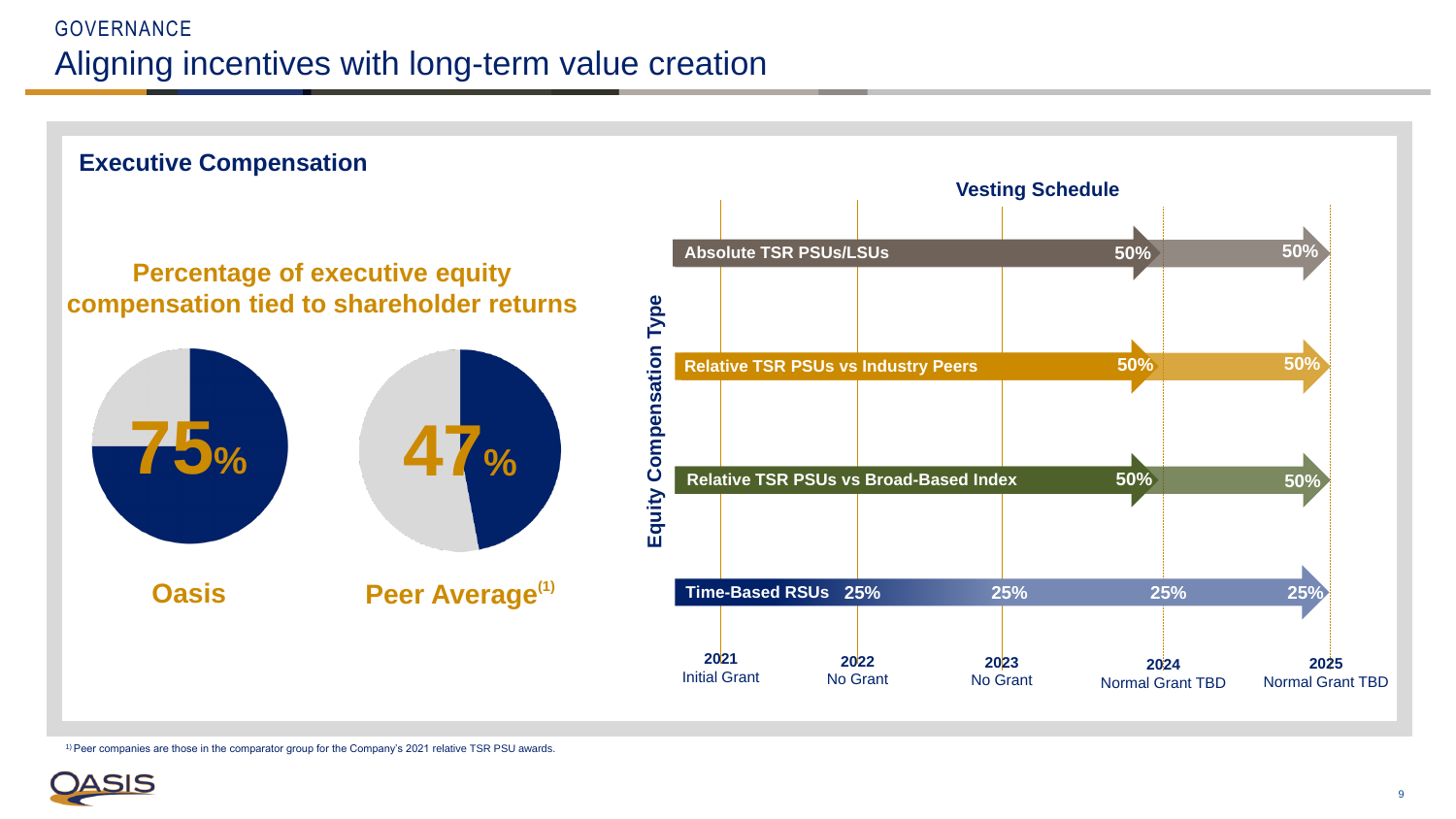## GOVERNANCE Protecting the integrity and sustainability of our data and operations

## **Cybersecurity**

- **Audit & Reserves Committee oversees monitoring of cybersecurity program**
- **Best practices aligned with National Institute of Standards and Technology**
- **24/7 Security Operations Center**
- **Multi-factor authentication**
- **Required quarterly employee training**
- **Annual audit and penetration assessment by third party**

**"Cybersecurity is an organizational effort; every employee is a gatekeeper of our data and assets. To this end, cybersecurity awareness and training are critical elements in our cybersecurity program."**

**Paul Kim** Director, Information Technology

## **Enterprise Risk Management**

Formalized ERM system integrates ESG strategy and objectives:

![](_page_9_Figure_12.jpeg)

- **Identify key enterprise risks**
- **Map risks according to likelihood and potential impact**
- **Define mitigation strategies and areas of opportunity**
- **Monitor identified risks and opportunities**
- **Risk committee regularly reports updates to the Board**

![](_page_9_Picture_18.jpeg)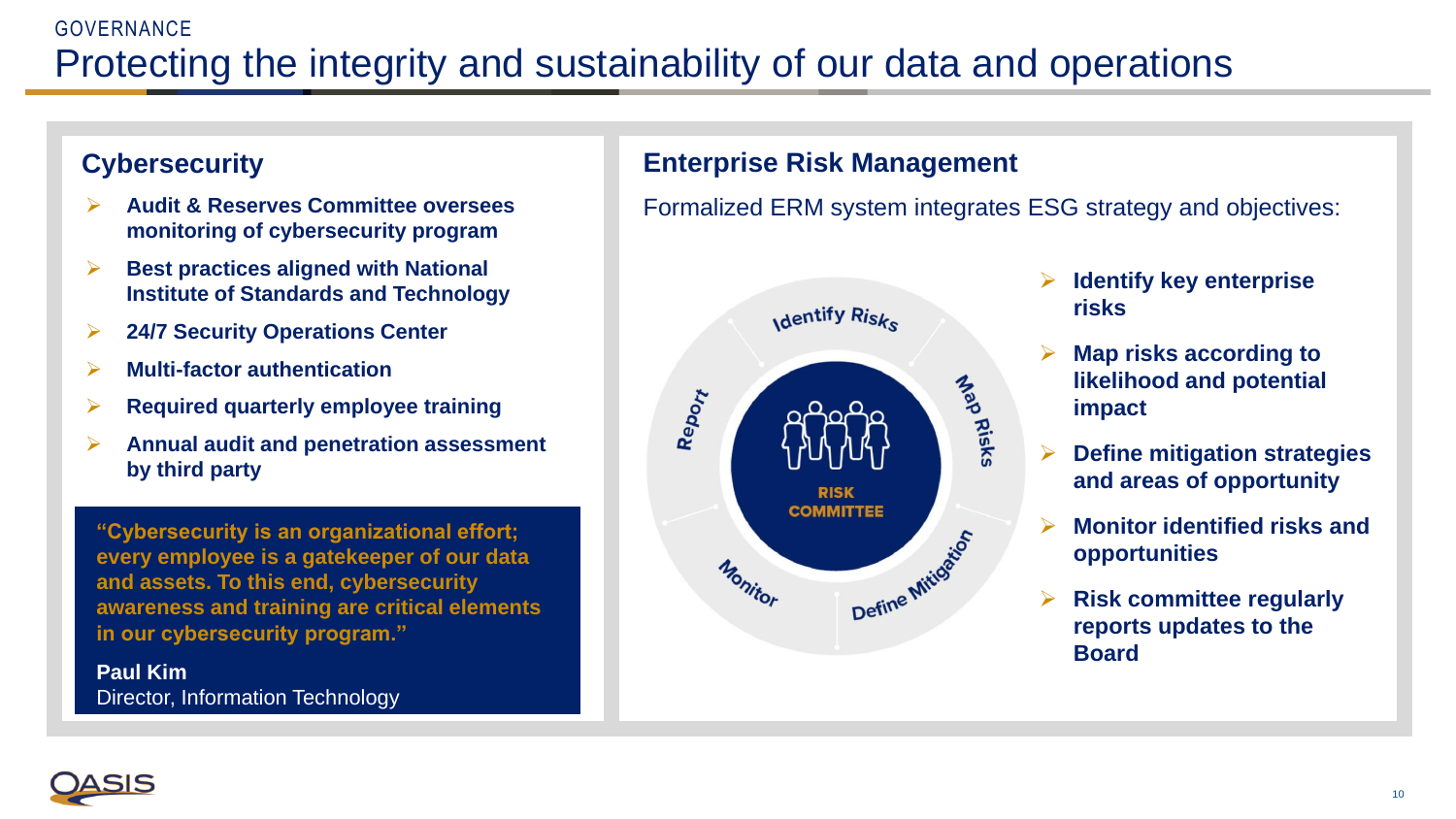## Contact Information

#### **Oasis**

1001 Fannin Street, Suite 1500 Houston, Texas, 77002 Main: (281) 404 -9500 Owner Relations (Toll Free): (855) 209 -8370 Investor Relations: Danny Brown (CEO) Michael Lou (CFO) Bob Bakanauskas (Director, IR ) (281) 404 -9600 ir@oasispetroleum.com www.OasisPetroleum.com

![](_page_10_Picture_3.jpeg)

![](_page_10_Picture_4.jpeg)

![](_page_10_Picture_5.jpeg)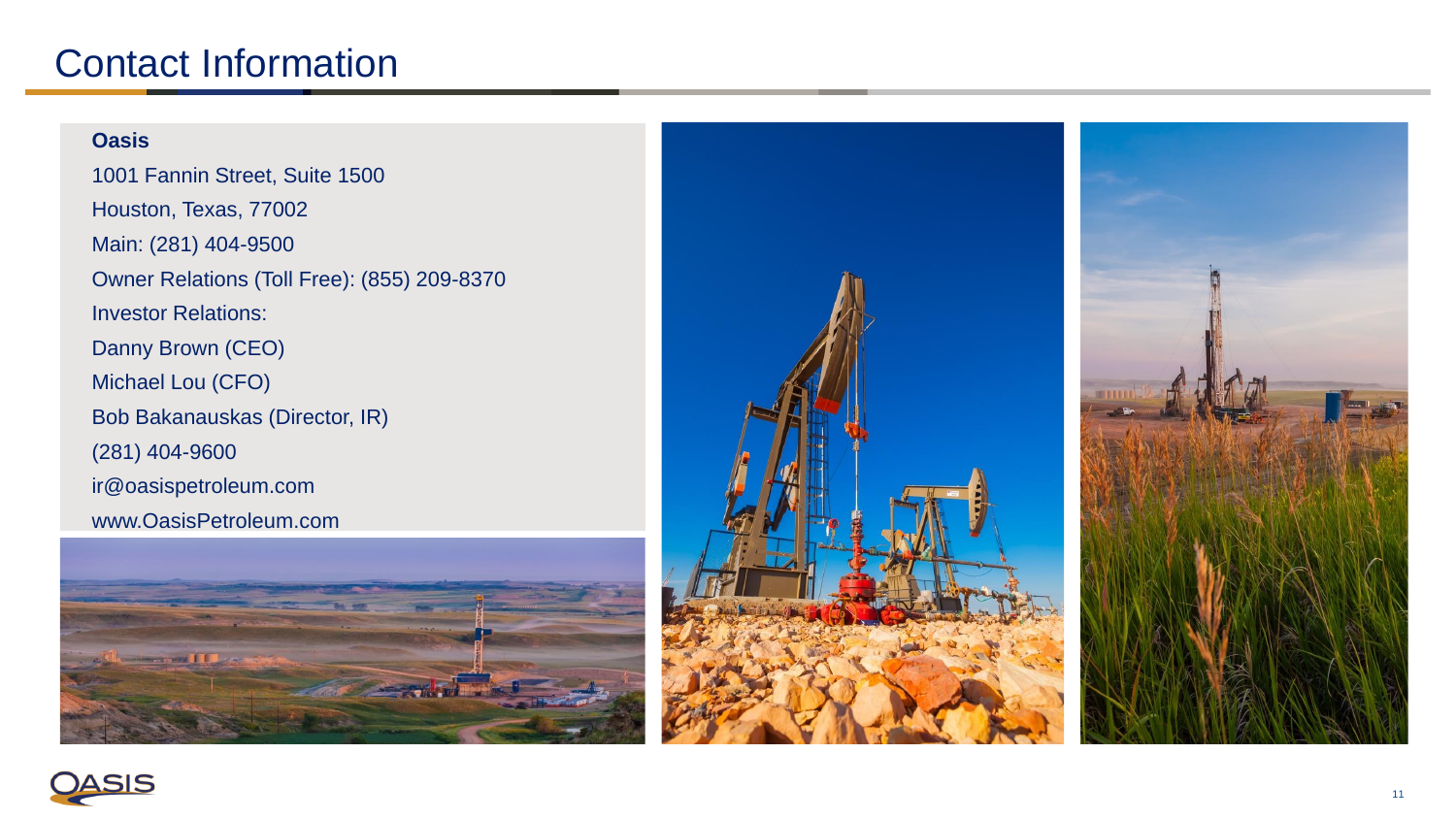# Highly Experienced Management Team with Fresh Perspective

Senior management team with extensive expertise in the oil and gas industry

Deep knowledge of upstream and midstream business

Brings differentiated and advanced skills in identification, acquisition and execution of resource conversion opportunities

![](_page_11_Picture_4.jpeg)

**DANNY BROWN** Chief Executive Officer **Director** 

- 23 years of oil & gas industry experience
- Previously EVP U.S. Onshore at Anadarko Petroleum
- Multiple positions at Anadarko Petroleum and predecessors
- Previously director at Western Gas LP & GP

![](_page_11_Picture_10.jpeg)

**TAYLOR REID** President & Chief Operating Officer

- COO since inception in 2007
- 35 years of oil & gas industry experience
- Multiple positions at Conoco Phillips and Burlington Resources

![](_page_11_Picture_15.jpeg)

**MICHAEL LOU** EVP & Chief Financial Officer

- CFO or similar capacities since 2009
- 23 years of oil & gas industry experience
- 10 years energy investment banking
- CFO of private E&P company

![](_page_11_Picture_21.jpeg)

**NIKO LORENTZATOS** EVP General Counsel and Corporate Secretary

- GC since 2010
- 21 years of oil & gas industry experience
- **Senior Counsel with** Targa Resources, ConocoPhillips and Burlington Resources

![](_page_11_Picture_26.jpeg)